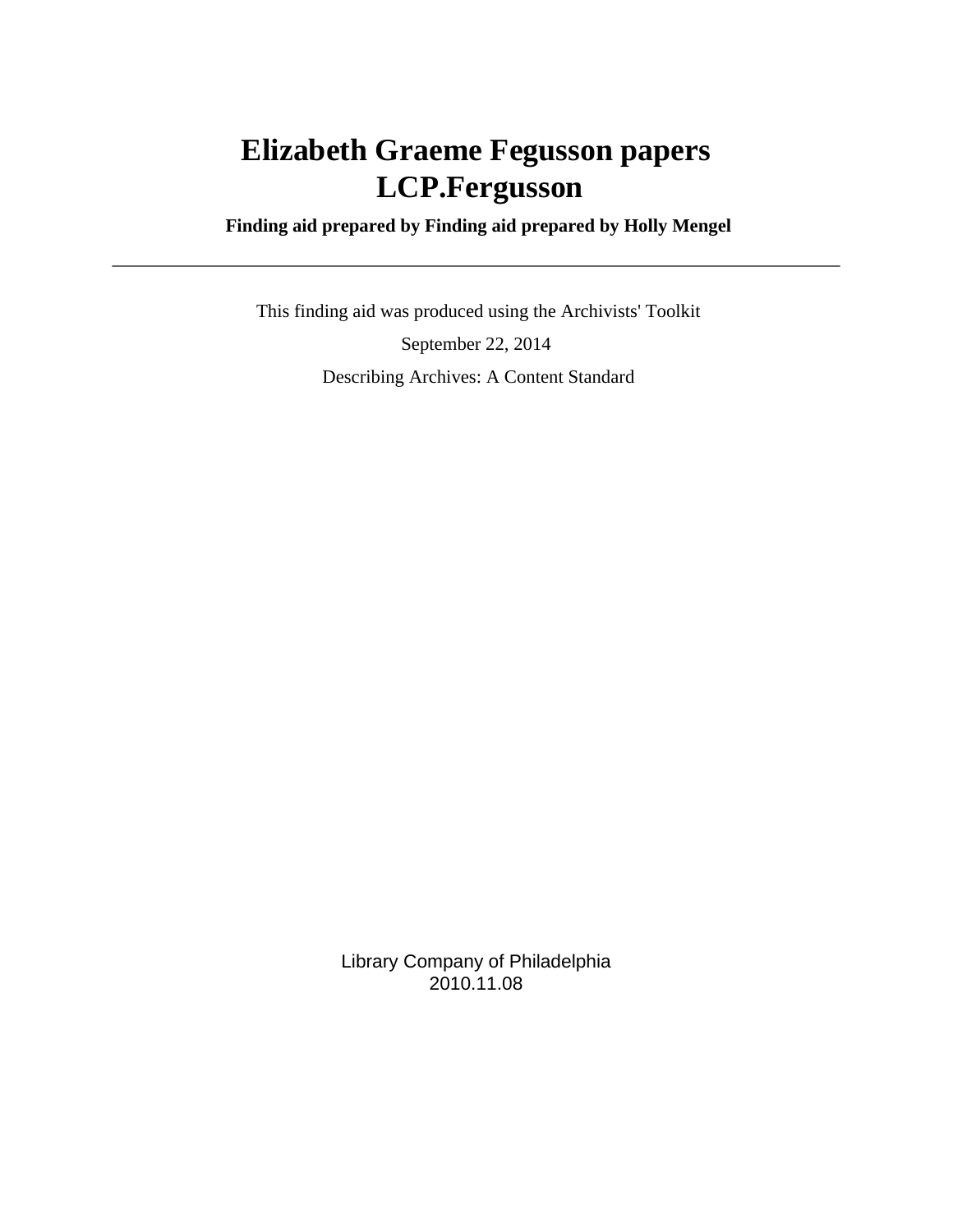# **Table of Contents**

 $\overline{\phantom{a}}$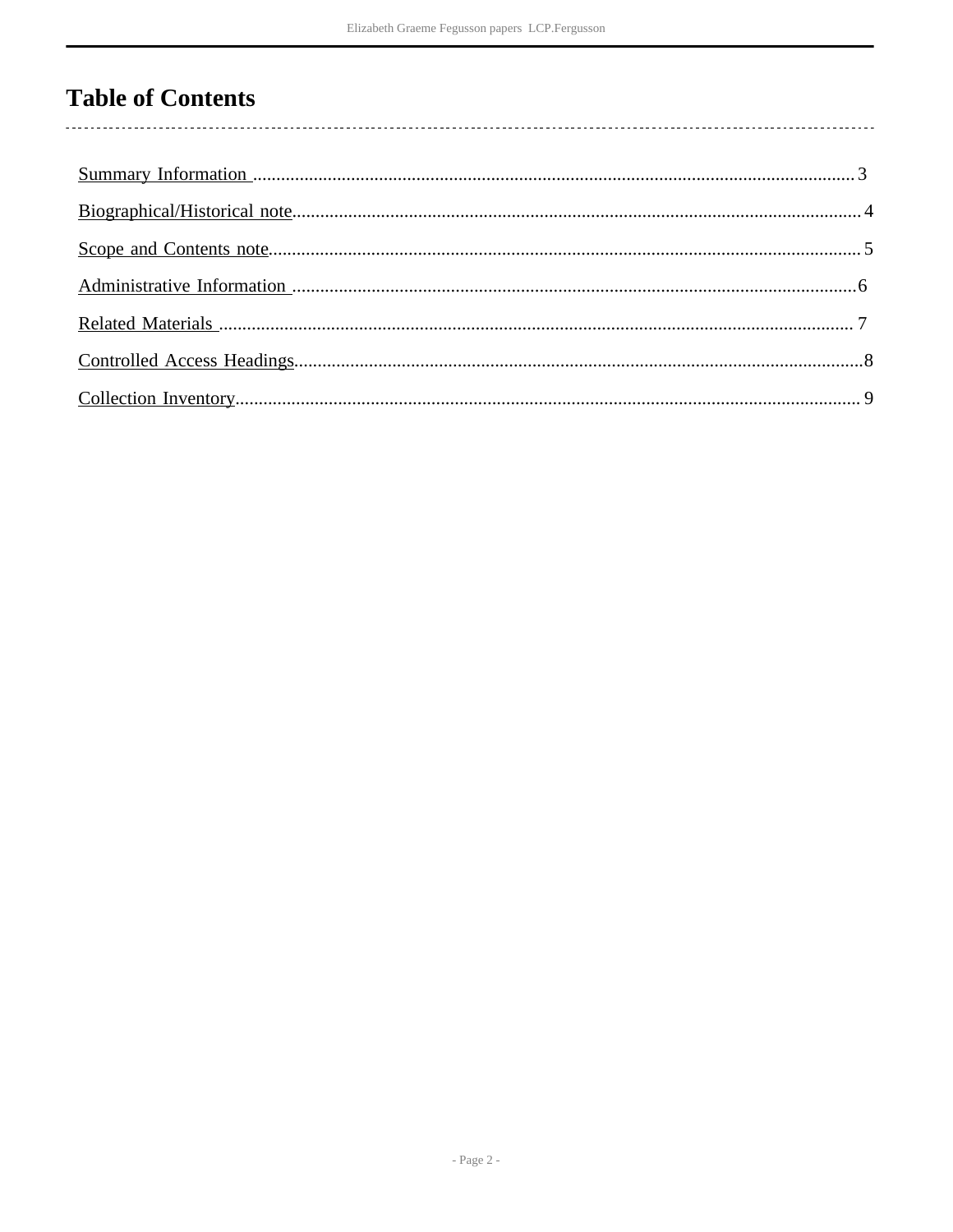### <span id="page-2-0"></span>**Summary Information**

 $\overline{a}$ 

| <b>Repository</b> | Library Company of Philadelphia                                                                                                                                                                                                                                                                                                                                                                                                                                                                                                                                                                                                                                                                                          |
|-------------------|--------------------------------------------------------------------------------------------------------------------------------------------------------------------------------------------------------------------------------------------------------------------------------------------------------------------------------------------------------------------------------------------------------------------------------------------------------------------------------------------------------------------------------------------------------------------------------------------------------------------------------------------------------------------------------------------------------------------------|
| <b>Creator</b>    | Fergusson, Elizabeth Graeme, 1737-1801                                                                                                                                                                                                                                                                                                                                                                                                                                                                                                                                                                                                                                                                                   |
| <b>Title</b>      | Elizabeth Graeme Fergusson papers                                                                                                                                                                                                                                                                                                                                                                                                                                                                                                                                                                                                                                                                                        |
| Date [inclusive]  | 1752-1795                                                                                                                                                                                                                                                                                                                                                                                                                                                                                                                                                                                                                                                                                                                |
| <b>Extent</b>     | 6.0 volumes                                                                                                                                                                                                                                                                                                                                                                                                                                                                                                                                                                                                                                                                                                              |
| Language          | English                                                                                                                                                                                                                                                                                                                                                                                                                                                                                                                                                                                                                                                                                                                  |
| <b>Abstract</b>   | Elizabeth Graeme Fergusson (1737-1801), considered to be the<br>outstanding female poet of her place and time, was a leader in the literary<br>world of colonial Pennsylvania and an avid writer, who composed poems,<br>songs, travel accounts and other writings, referencing literature, natural<br>history, religion, politics and current events. This collection consists of<br>six volumes of writings which probably represent all of her work, most<br>of which is unpublished. Researchers interested in Elizabeth Graeme<br>Fergusson, women authors in colonial America and the early United<br>States, or a female commentary on contemporary events will find this<br>collection to be extremely valuable. |

#### **Preferred Citation note**

[Description and date of item], [Box/folder number], Elizabeth Graeme Fergusson papers, 1752-1795, Library Company of Philadelphia.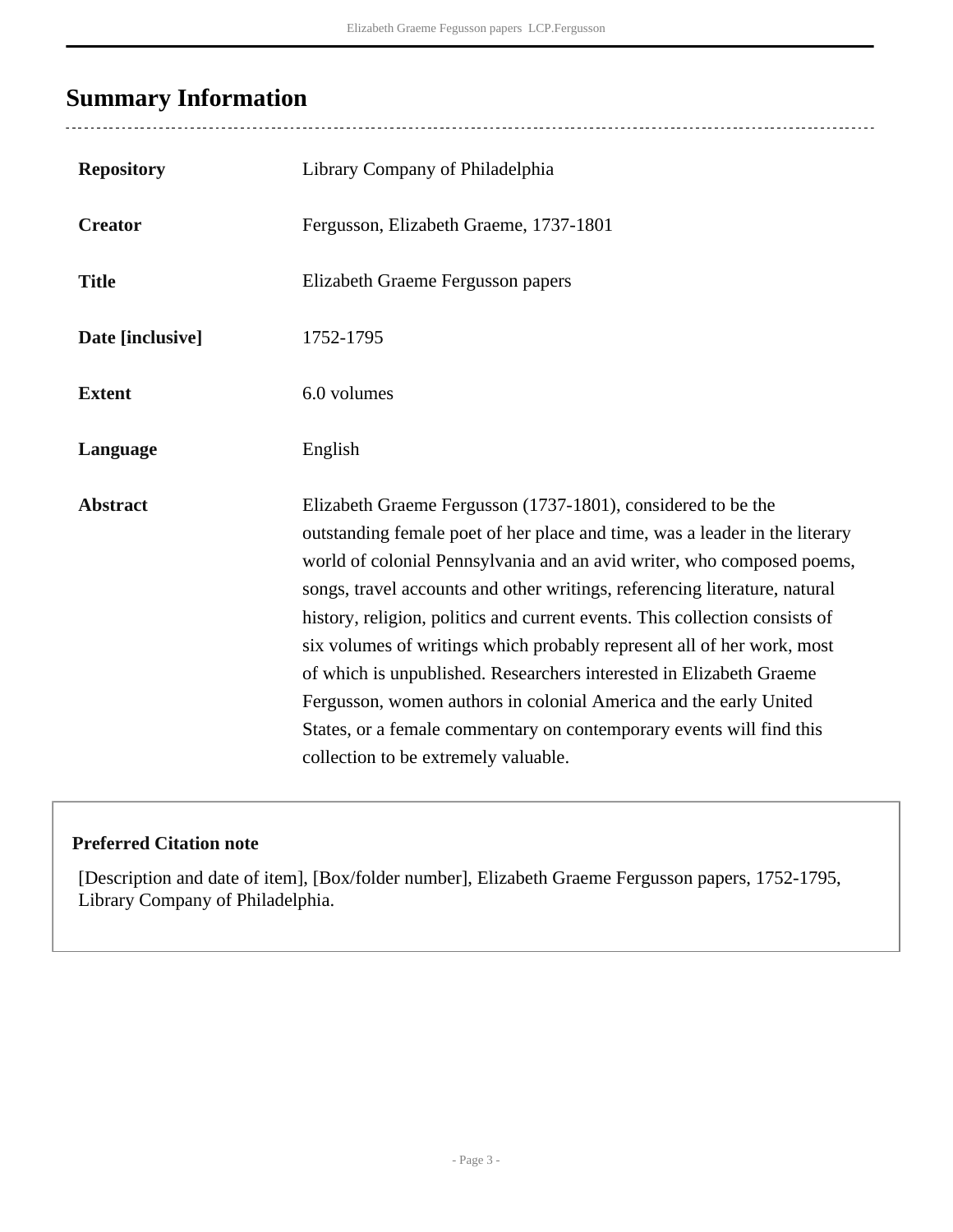### <span id="page-3-0"></span>**Biographical/Historical note**

Elizabeth Graeme Fergusson (1737-1801) is described by author Elizabeth Fries Ellet as having had "… a mind richly endowed with intellectual gifts…," (Ellet, p. 220). She was a leading woman in colonial Philadelphia and an avid writer, who composed poems, songs, travel accounts and other writings, referencing literature, natural history, religion, politics and current events. Beginning around 1765, she also hosted Saturday soirees, or salons, in her home, during which she and her friends, who included Benjamin Rush, Jacob Duché, Francis Hopkinson, Nathaniel Evans, John Dickinson, Benjamin West and others, discussed music, literature and politics.

Elizabeth was born on February 3, 1737, the youngest daughter of a prosperous Philadelphia physician and his wife, Dr. Thomas Graeme and Ann Diggs Graeme. She was raised both in Philadelphia and on a country estate that was situated twenty miles outside of the city near Horsham, Pennsylvania, called Graeme Park. Elizabeth was educated by her mother and later by private tutors. She developed a keen intellect and was affiliated with some of the brightest minds of the day, including Reverend Richard Peters and William Smith, who were both involved in the creation of the Pennsylvania Academy, which would become the University of Pennsylvania.

Elizabeth was engaged to William Franklin, Benjamin Franklin's son, in 1754. In 1759, while he was away in England, he broke off their engagement and married another woman. Author Martha Slotten argued that this event served as the primary catalyst for Elizabeth's literary career. It was at this point she began writing poetry in earnest and, in 1760; she translated Abbe Francois Fénelon's *The Adventures of Télémachus*.

From 1764 to 1765, Elizabeth travelled abroad with Reverend Richard Peters of Christ Church. She was well received by London society, and while she was there she met author Laurence Sterne, Thomas and Juliana Penn, Dr. John Fothergill and King George III, among others. She kept an astute journal of her trip. Elizabeth returned to Philadelphia in 1765, when she received word of her mother's death. Shortly thereafter, her sister Jane died, leaving Elizabeth as guardian of her two children, Anna and John.

In 1771, Elizabeth secretly married Henry Hugh Fergusson, a Scotsman, who was an acquaintance of Benjamin Rush. Then, in 1772, her father died, leaving her and Henry his estate. Elizabeth's relationship with Henry grew problematic when the Revolutionary War broke out, as Henry was a staunch loyalist. In fact, in 1778, he returned to England; leaving Elizabeth who refused to join him behind. Prior to his leaving however, Henry persuaded Elizabeth on two occasions to deliver letters on behalf of the loyalist cause, which brought her own patriotism into question. As a result of Henry's allegiance, Graeme Park and nearly all of Elizabeth's other inheritance was confiscated. To get her property back, Elizabeth "… peppered the state legislature with petitions of her own formulation until its members… passed a special act revesting Graeme Park in herself," (Ousterhout, p. xviii).

Despite the personal turmoil she suffered toward the end of the 1770s, around this time Elizabeth entered the most productive period of her literary career. She published her first poem, "Ode to Spring," in *Pennsylvania Magazine* in 1776. Over the next sixteen years, she published an additional twenty-seven poems in various Philadelphia journals and newspapers. She often used the pseudonym Laura.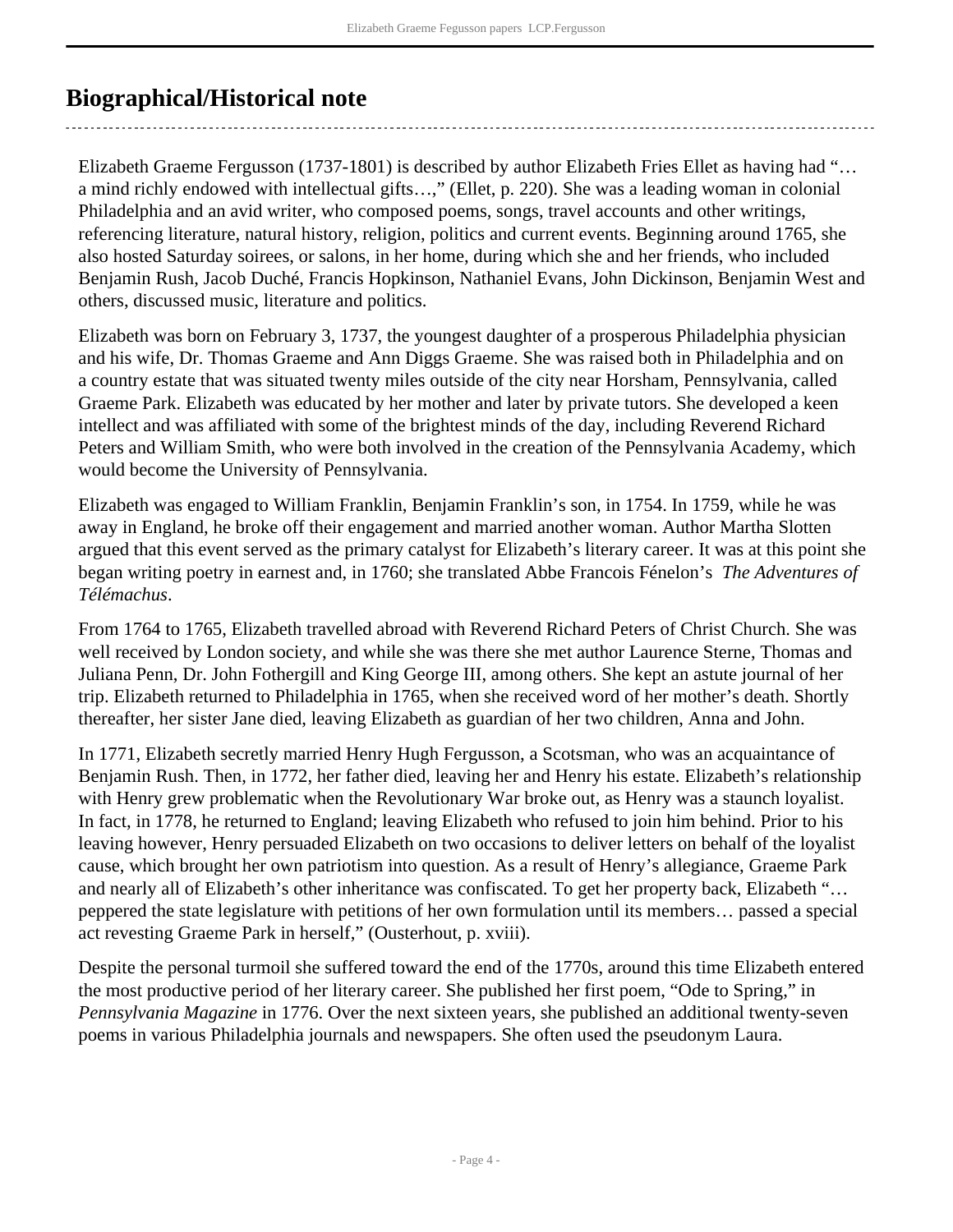Elizabeth Graeme Fergusson died in 1801, after a long illness. She was buried with her parents at Christ Church Burial Ground.

#### **Bibliography:**

Ellet, Elizabeth Fries. *The Women of the American Revolution, Vol. I*. Philadelphia: George W. Jacobs and Co., 1900. (Accessed online via Google Books on July 30, 2010).

Library Company of Philadelphia. "A Blue Stocking of Old Philadelphia." In *Annual Report of the Library Company of Philadelphia for the Year 1962*, pp. 38-46. Philadelphia: The Library Company of Philadelphia. (Accessed online via Google Books on August 24, 2010).

Ousterhout, Anne M. *The Most Learned Woman in America: A Life of Elizabeth Graeme Fergusson*. University Park: The Pennsylvania State University Press, 2004.

Slotten, Martha C. "Elizabeth Graeme Fergusson: a Poet in "The Athens of North America"." In *Pennsylvania Magazine of History and Biography*, Vol. 108, No. 3 (July, 1984), pp. 259-288. Philadelphia: Historical Society of Pennsylvania. (accessed via JSTOR)

### <span id="page-4-0"></span>**Scope and Contents note**

This collection consists of six volumes of writings by Elizabeth Graeme Fergusson who is considered to be the outstanding female poet of her place and time, and a leader in the literary world of colonial Pennsylvania. These volumes, which date from 1752 to 1799, are arranged alphabetically by title.

The volume entitled "Laura to a Friend" was written between 1769 and 1795 and includes poetry, prose, letters and memoranda which cover a wide range of political, social, moral, religious and economic subjects, which were either composed or extracted by Fergusson. Although the material dates from 1768, apparently it was recorded from 1790 to 1795. Much of the material is signed "Laura," which was Fergusson's most commonly used pseudonym. Records indicate that the spine title of this volume which states "Lania to a Friend" is incorrect and is, in fact, "Laura to a Friend." The volume includes a contents list, created by Fergusson. Some titles includes: An Allegory in Two parts: the Birth and Life of Cunning; The Dream of the Patriotic Philosophical Farmer, 1768; Eulogy to the Memory of Rebeckah Smith, Wife of the Reverend Dr. Smith who died of the yellow fever that raged in Philadelphia, October 20, 1793; and eulogies to others.

The volume "Poemata Juvenilia," written between 1752 and 1772 contains manuscript copies of early poems by Elizabeth Graeme Fergusson. According to a press release issued by the Library Company of Philadelphia at the time of acquiring this volume in 1985, "although it was believed that [Fergusson] wrote poetry in her youth, that work was presumed lost until this volume" was found. Most of the poems in this volume are signed Laura. Included in this volume are copied poems by others, including Benjamin Franklin's son William, to whom she was engaged from 1752 until 1762 when he married Miss Elizabeth Downes in London. Also included in her poems are descriptions of her friends including Francis Hopkinson, Provost William Smith, Rebecca Moore, Nathaniel Evans, and Jacob Duché. This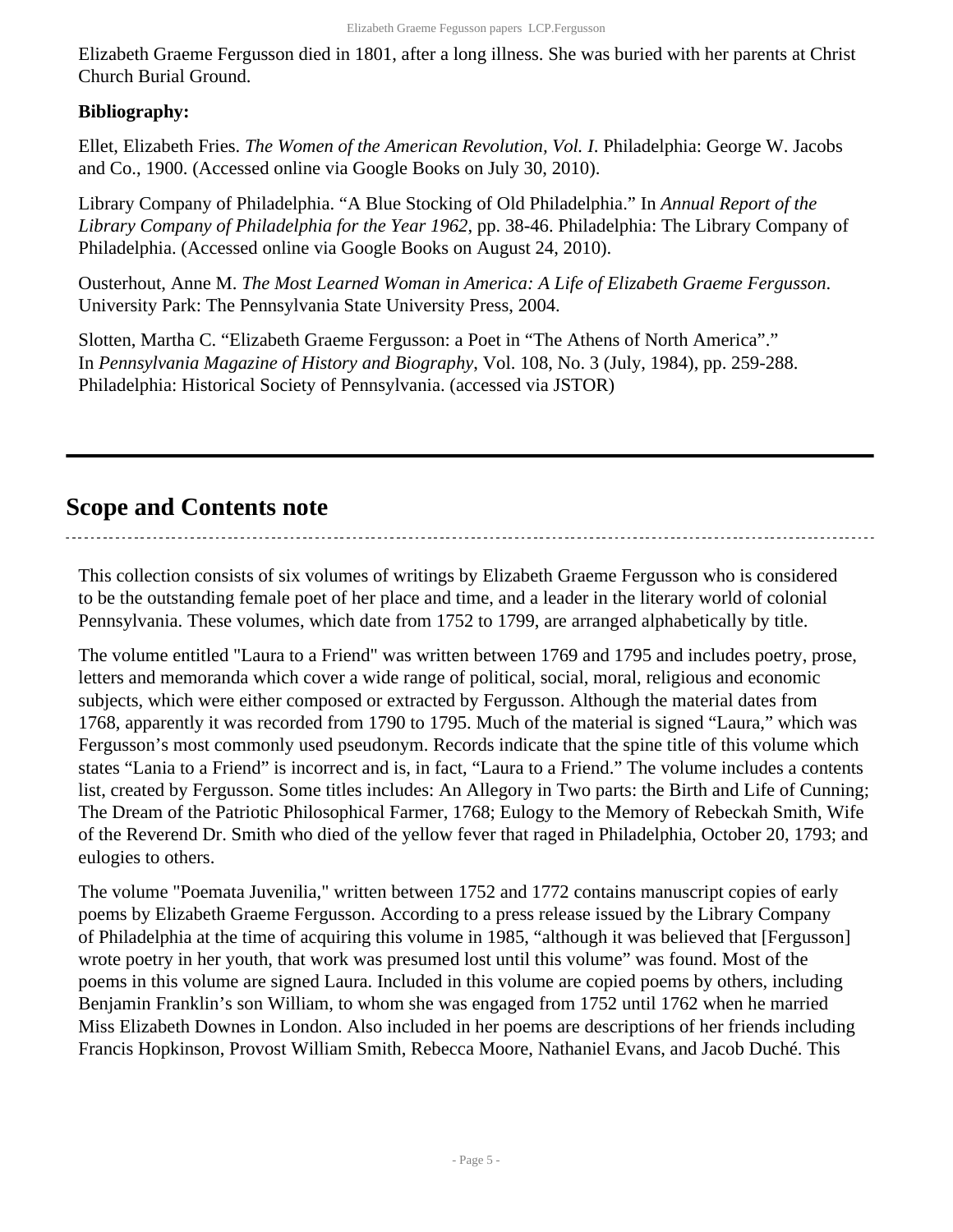volume appears to "be Mrs. Fergusson's entire poetic output from 1752 to 1772, from age 15 to 35," ( *Occasional Miscellany*, LCP).

Elizabeth Graeme Fergusson wrote two volumes of poetic interpretation of the Psalms from 1766 to 1767. The volumes include notations in Fergusson's hand and an introductory letter addressed to the Reverend Richard Peters, in which she states, "I began them without any kind of intention of going regularly through with them, but I was [illegible] led on farther and farther and the task grew daily more and more pleasing," In addition to her poetic interpretation of the Psalms, the introductory letter to a close family friend, Reverend Richard Peters, provides valuable insight into her own religion, particularly in regards to the Psalms of David.

"Télémachus" is a poetic translation of Fénelon's *Adventures of Télémaque* and is presented by Fergusson in two volumes. Fénelon wrote *Télémaque*, a continuation of Book IV of the *Odyssey*, around 1695. Fergusson's formal title of the work is: "A Discourse of Epic Poetry and of the Excellence of the Poems of Télémachus by the Chevalier Ramsay, author of the Travels of Cyrus Translated by [M. des MM GRANT FORD]." These two volumes, completed in 1769, include Fergusson's "translator's notes" which were added in later years and which include the statement, "Télémachus was a favorite book with her from her childhood; and having a little turn to rhyme entertained herself with endeavoring at a translation of it from the French into English Heroic verse." These translator's remarks include a brief overview of her intentions with many segments of the manuscript.

This collection will be extremely valuable to any researcher interested in Elizabeth Graeme Fergusson and women poets and writers in colonial America and the early United States. In all probability, this collection represents all of her work, mostly unpublished, including letters in poetic verse within her books of poetry. These volumes provide a female commentary on contemporary events, of which she was likely well versed as she was friends with and respected by many Philadelphia, American, and European intellectuals.

### <span id="page-5-0"></span>**Administrative Information**

#### **Publication Information**

Library Company of Philadelphia 2010.11.08

#### **Conditions Governing Access note**

This collection is open for research use, on deposit at the Historical Society of Pennsylvania, 1300 Locust Street, Philadelphia, PA 19107. For access, please contact the Historical Society at 215-732-6200 or visit http://www.hsp.org.

#### **Conditions Governing Use note**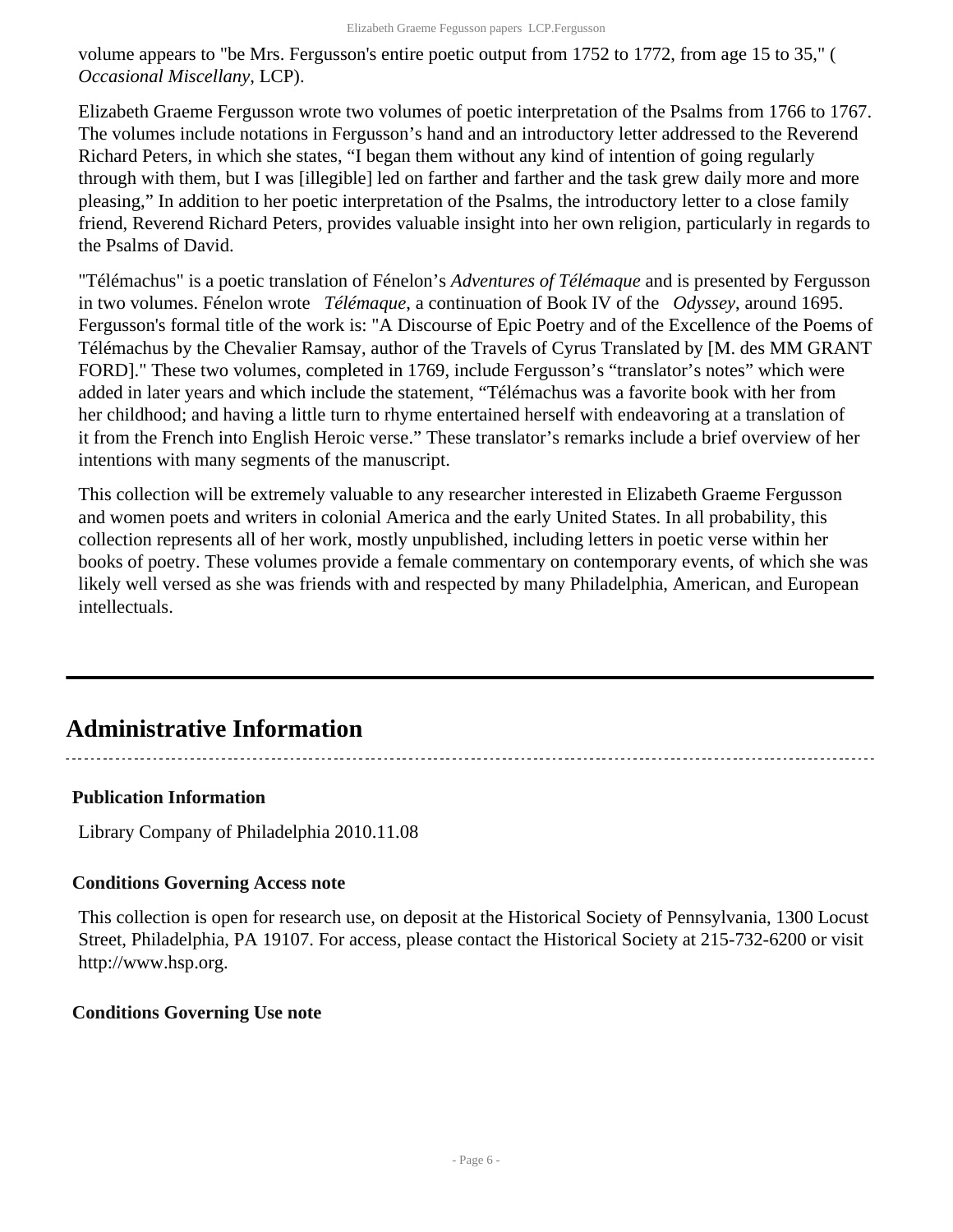Copyright restrictions may apply. Please contact the Library Company of Philadelphia with requests for copying and for authorization to publish, quote or reproduce the material.

#### **Immediate Source of Acquisition note**

Psalms purchased in 1962; Laura to a Friend by exchange with the Osborn Collection at Yale, 1978; Poetica Juvenalia, purchased in 1985.

#### **Processing Information note**

The processing of this collection was made possible through generous funding from The Andrew W. Mellon Foundation, administered through the Council on Library and Information Resources' "Cataloging Hidden Special Collections and Archives" Project.

This collection was *minimally processed* in 2009-2011, as part of an experimental project conducted under the auspices of the Philadelphia Area Consortium of Special Collections Libraries to help eliminate processing backlog in Philadelphia repositories. A minimally processed collection is one processed at a less intensive rate than traditionally thought necessary to make a collection ready for use by researchers. When citing sources from this collection, researchers are advised to defer to folder titles provided in the finding aid rather than those provided on the physical folder.

Employing processing strategies outlined in Mark Greene's and Dennis Meissner's 2005 article, *More Product, Less Process: Revamping Traditional Processing Approaches to Deal With Late 20th-Century Collections*, the project team tested the limits of minimal processing on collections of all types and ages, in 23 Philadelphia area repositories. A primary goal of the project, the team processed at an average rate of 2-3 hours per linear foot of records, a fraction of the time ordinarily reserved for the arrangement and description of collections. Among other time saving strategies, the project team did not extensively review the content of the collections, replace acidic folders or complete any preservation work.

### <span id="page-6-0"></span>**Related Materials**

#### **Related Archival Materials note**

Library Company of Philadelphia: Rush family papers; John Dickinson papers, 1676-1885 (bulk 1753-1808).

Historical Society of Pennsylvania: Elizabeth Graeme Fergusson collection, 1766-1799, Collection 204.

Dickinson College Archives and Special Collections: Elizabeth Graeme Fergusson commonplace book, 1770-1778, Collection MC 2006.3.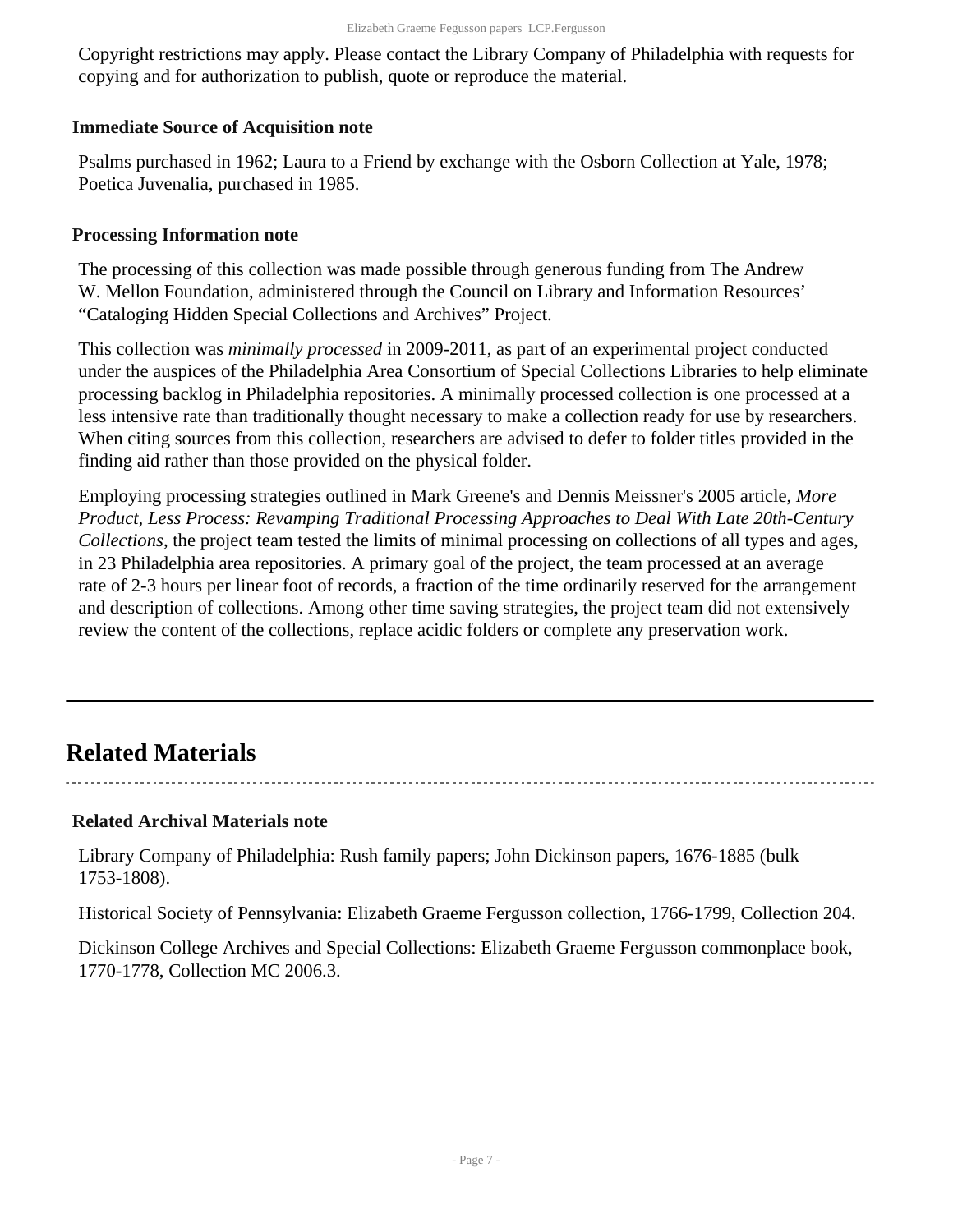### <span id="page-7-0"></span>**Controlled Access Headings**

#### **Genre(s)**

- Correspondence
- Poems
- Translations

#### **Geographic Name(s)**

• Philadelphia (Pa.)

#### **Personal Name(s)**

- Fergusson, Elizabeth Graeme, 1737-1801
- Franklin, William, 1731-1813
- Fénelon, François de Salignac de La Mothe-, 1651-1715
- Peters, Richard, 1704-1776

#### **Subject(s)**

- Bible. O.T. Psalms
- Pennsylvania--History--Colonial period, ca. 1600-1775
- Poets, American
- Telemachus (Greek mythology)
- United States--History--Colonial period, ca. 1600-1775
- United States--History--Revolution, 1775-1783
- Women authors, American
- Women poets, American